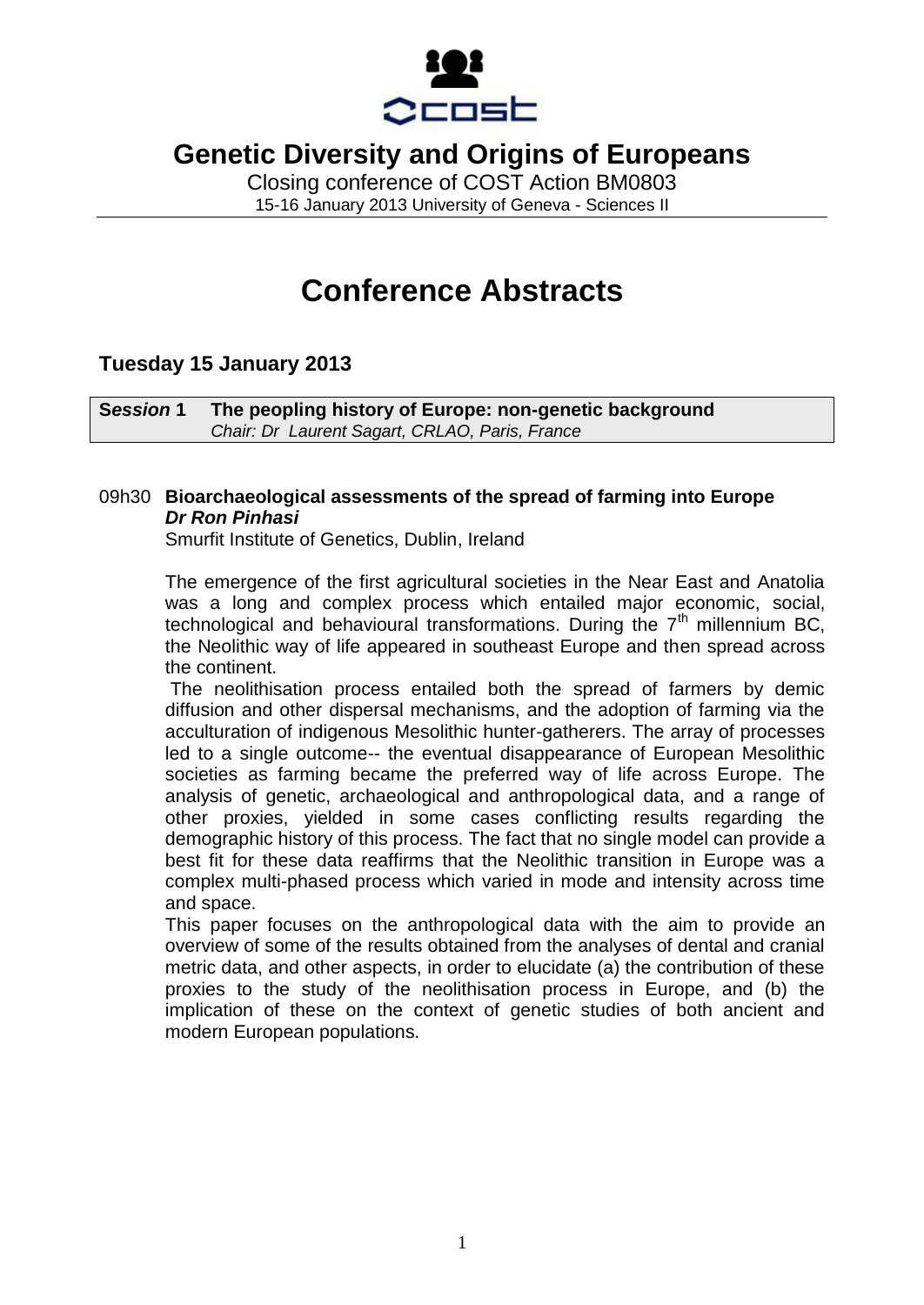

Closing conference of COST Action BM0803 15-16 January 2013 University of Geneva - Sciences II

### 10h25 **Early domestic animals in the Near East and Europe: what relationship with the peopling history?** *Dr Jean-Denis Vigne*

Muséum national d'Histoire naturelle - CNRS, Paris

Except for dogs which have been domesticated much earlier, the process of domestication of mammals was first initiated in a large area of the Near East starting from 12-11 ka BP. It resulted in the apparition of new typical domestic phenotypes for several species ca. 10.5-10 ka BP, then to the birth of animal husbandry ca. 9.5 ka BP, creating a new way of life (Neolithic). Between 8.8 and 5.5 ka BP, domestic species and husbandry spread from Anatolia to the most remote areas of Northwest Europe in a slow and arrhythmic complex process. The talk aims to assess how these phenomena shed light on the processes of exchanges and migrations of people during these times.

### 10h25 **Mapping the origins and expansions of the Indo-Europeans** *Prof. Russell Gray*

University of Auckland - School of Psychology, New Zealand

Languages, like genes, are documents of history. The rich history of humanity's speech communities is inscribed in the remarkable diversity of linguistic forms we see today. This diversity is generated by evolutionary processes that, like biological evolution, take place in space and time. In this talk I show how evolutionary methods designed to analyse the spread of viral outbreaks can be used to model the spread and diversification of languages. Bayesian phylogeographic models will be used to test two hypotheses for the origin of the Indo-European language family. The conventional view places the homeland in the Pontic steppes about 6000 years ago. An alternative hypothesis claims that the languages spread from Anatolia with the expansion of farming 8000 to 9500 years ago. I will show that that the inferred timing and root location of the Indo-European language trees fit with an agricultural expansion from Anatolia beginning 8000 to 9500 years ago. These results highlight the critical role that evolutionary models can play in resolving debates about language origins and human history.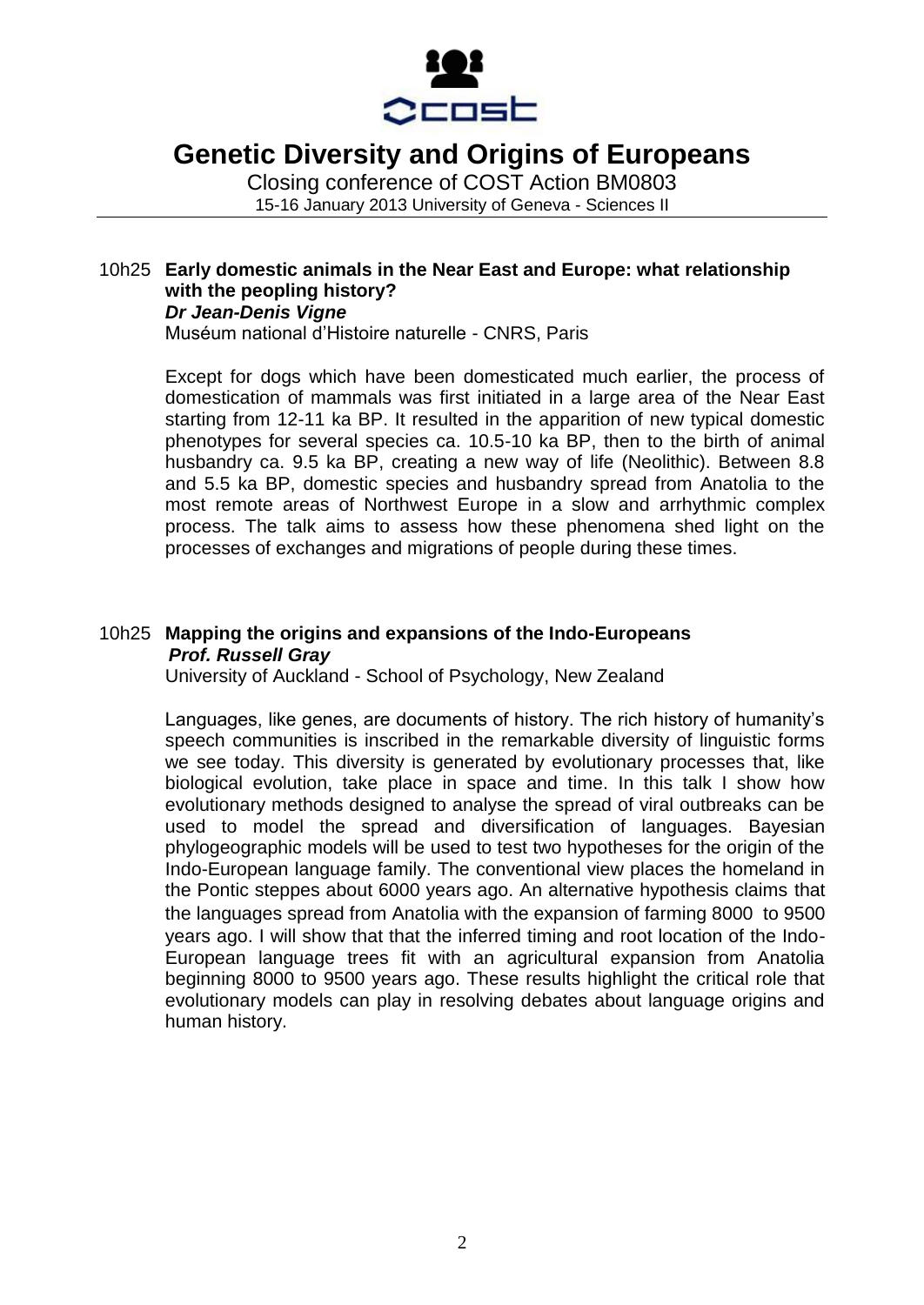

Closing conference of COST Action BM0803 15-16 January 2013 University of Geneva - Sciences II

### **Tuesday 15 January 2013**

#### **S***ession 2* **Genetic diversity of Europeans: past and present** *Chair: Dr Estella S. Poloni, University of Geneva, Switzerland*

### 14h00 **Ancient DNA: a window to the past of Europe** *Dr Marie-France Deguilloux* CNRS UMR PACEA, Bordeaux, France

The history of European populations is characterized by numerous migrations or demographic events that are likely to have had major impacts on the European gene pool patterns. The presentation will focus on how ancient DNA (aDNA) data contribute to our understanding of past populations dynamics in Europe. Offering valuable insights into the evolution of the European gene pool composition at key moments of its history, palaeogenetic evidence actually plays a primary role in gaining a deeper understanding of the European populations' evolution.

Technological challenges of the palaeogenetic approach will be first discussed. Studies using ancient DNA are plagued by a unique set of methodological challenges, including template degradation, contamination with modern exogenous DNA or lack of representativeness of samples studied. However, the recent development of second-generation sequencing technologies, that has greatly benefited the field of ancient DNA, will be pointed out.

With these limitations in mind, it will be shown that the acquisition of aDNA data at different dates and places across the continent now permits to catch a glimpse of how human genetic diversity has changed spatially and temporally in Europe, from the Palaeolithic through the present-day. Although determination of early modern human DNA sequences are confined to rare exceptionally wellpreserved specimens, genetic samples of reasonable size are becoming available for the Mesolithic and the Neolithic periods. This accumulation of data allows a direct comparison of the gene pool composition in the last huntergatherers, the early farmers, and the current local populations, and already permits to discuss regional variation in the inferred mode of the spread of farming. Palaeogenetic data are also collected for more recent periods and regularly demonstrate genetic discontinuity between past and present populations. Thus, palaeogenetic evidence clearly indicates that contemporary European ancestry is not a living fossil of the Palaeolithic or Neolithic maternal deme. Only large diachronic aDNA datasets from throughout Europe will permit researchers to reliably identify all demographic and evolutionary events which shaped the modern European gene pool.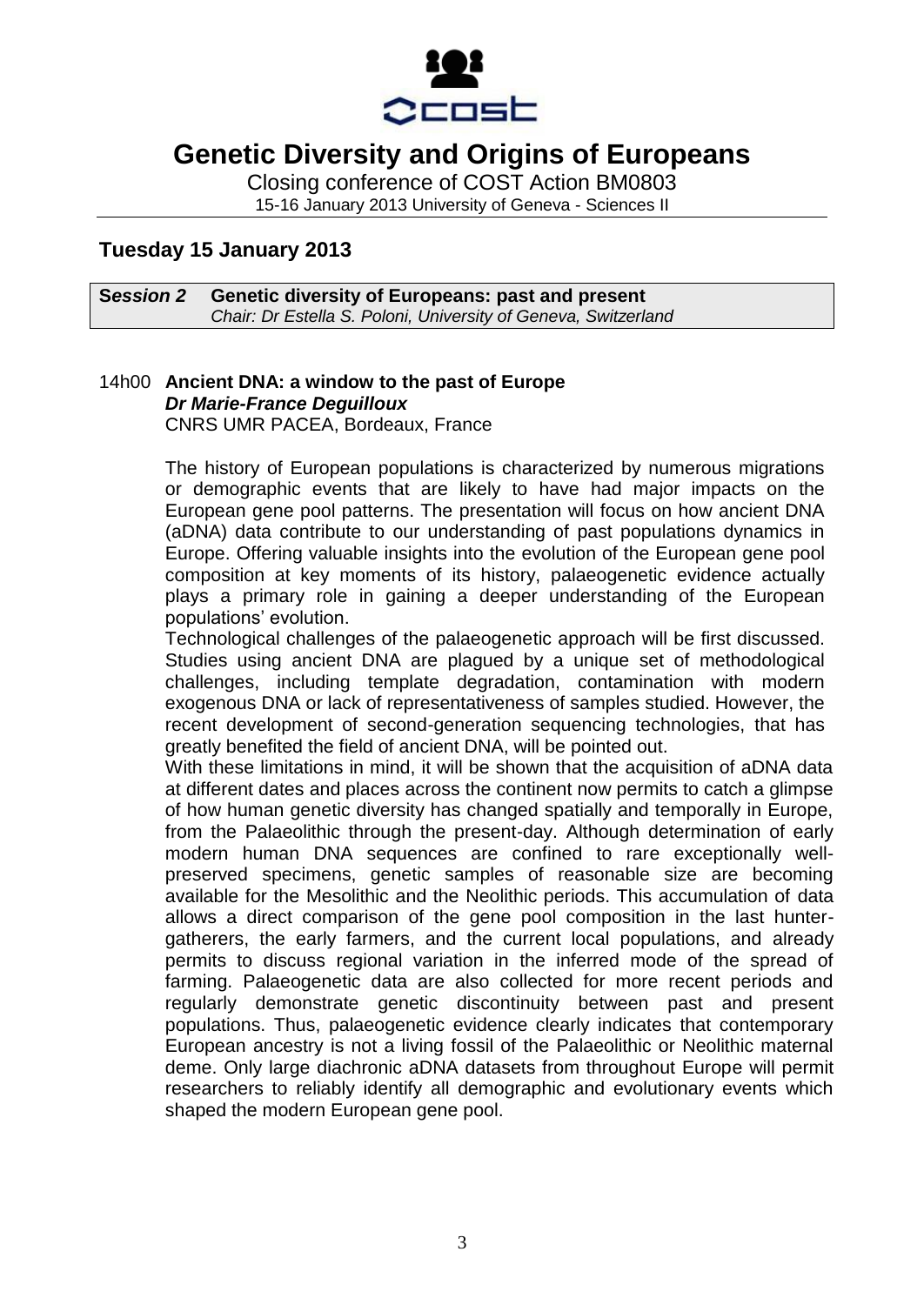

Closing conference of COST Action BM0803 15-16 January 2013 University of Geneva - Sciences II

### 14h55 **Origins, admixture and population structure in European Romani: insights from the genome** *Prof. David Comas*

Universitat Pompeu Fabra, Barcelona, Spain

Despite the large efforts performed to unravel the population history of Europeans through genetic markers, there are still some European minorities and isolates that have not been properly studied. This is the case of the Romani, also known as Gypsies, the largest minority group in Europe that consists of approximately 11 million people. The Romani people lack written historical records on their origins and dispersal. Linguistic and anthropological data have pointed to a southern Asian origin of the Romani who arrived to Europe in historical times.

The analysis of uniparental inherited genomes, mitochondrial DNA and Ychromosome markers, has shown a mixture of European lineages and lineages frequent in India, suggesting an Indian origin of the Romani with subsequent admixture with non-Romani Europeans. In addition, the genetic diversity of the uniparental lineages is reduced, which points to a founder effect of the Romani groups.

The analyses of genome-wide data from several Romani groups collected across Europe confirm an Indian origin for European Romani, consistent with the data from uniparental lineages and linguistic studies. The genome-wide evidence specifies the geographic origin of Romani towards the north/northwestern parts of India and provides a date of origin of about 1,500 year ago. After limited gene flow from the Middle East, the Romani people settled in the Balkan region and began spreading across Europe about 900 years ago through serial bottlenecks that have modeled the genetic architecture of the Romani groups.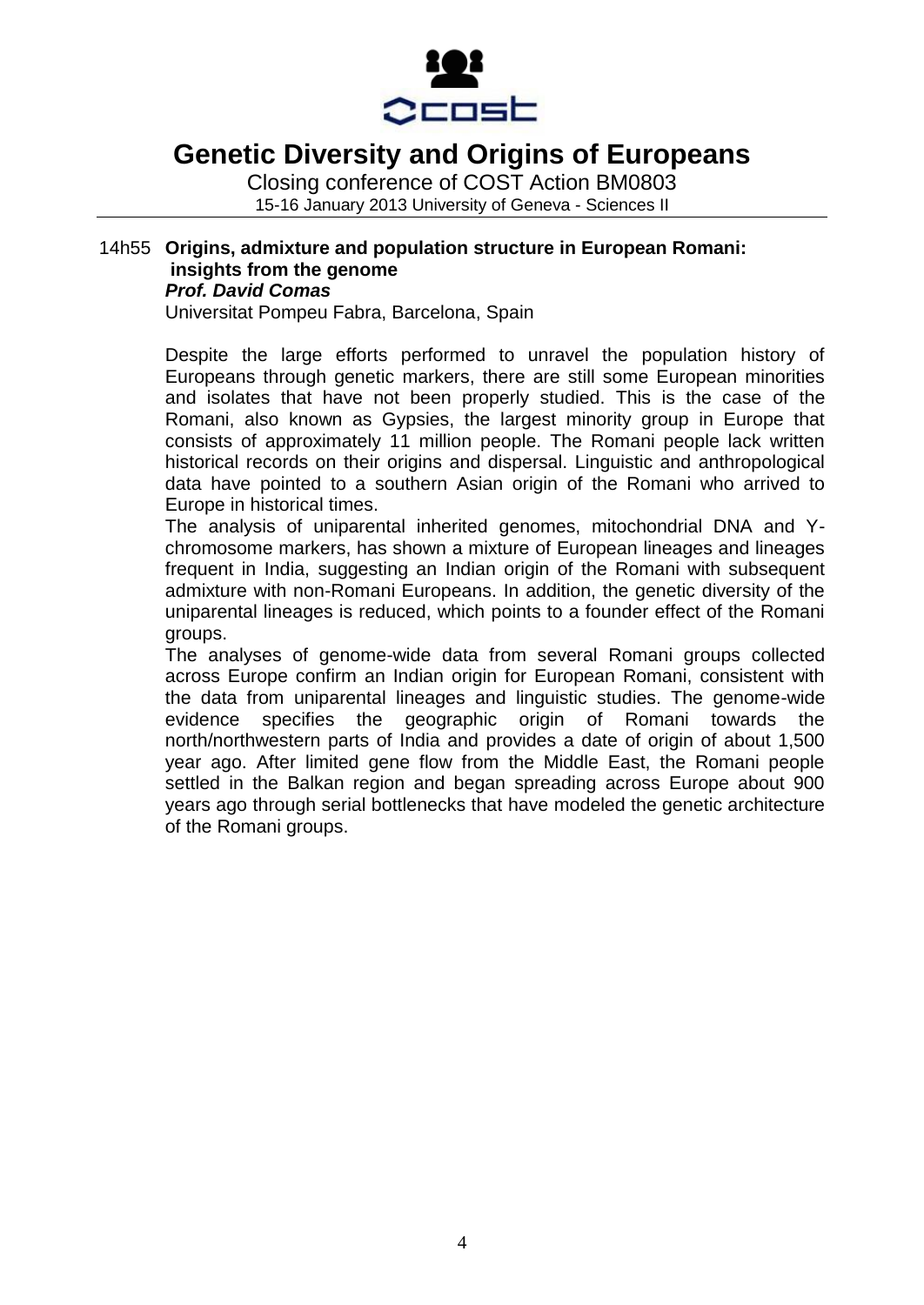

Closing conference of COST Action BM0803 15-16 January 2013 University of Geneva - Sciences II

#### 16h05 **Dissecting the genetic history of a human population: A decade of research about Icelanders** *Prof. Agnar Helgason* DeCode Genetics, Reykjavík, Island

Iceland was settled 1100 years ago, during the Viking age, as a part of an expansion of Norse invaders across much of Northwestern Europe, which had a particularly long-lasting cultural and genetic impact on the populations in the North Atlantic. My talk will summarize the outcome of just over a decade of research at deCODE Genetics focusing on the genetic history of the Icelandic population. I will explain how genealogies and genetic data from modern and ancient Icelanders have been used to shed light on questions about the origins of the first settlers 1100 years ago and the subsequent evolutionary history of the population, including its brief foray to Greenland and Newfoundland (Vinland). My talk will also explore the settlement of Iceland in the context of other populations in the North Atlantic region, such as Shetland, Orkney and the Faroe Islands, and what this can tell us about the behaviour of the Norse during the Viking age.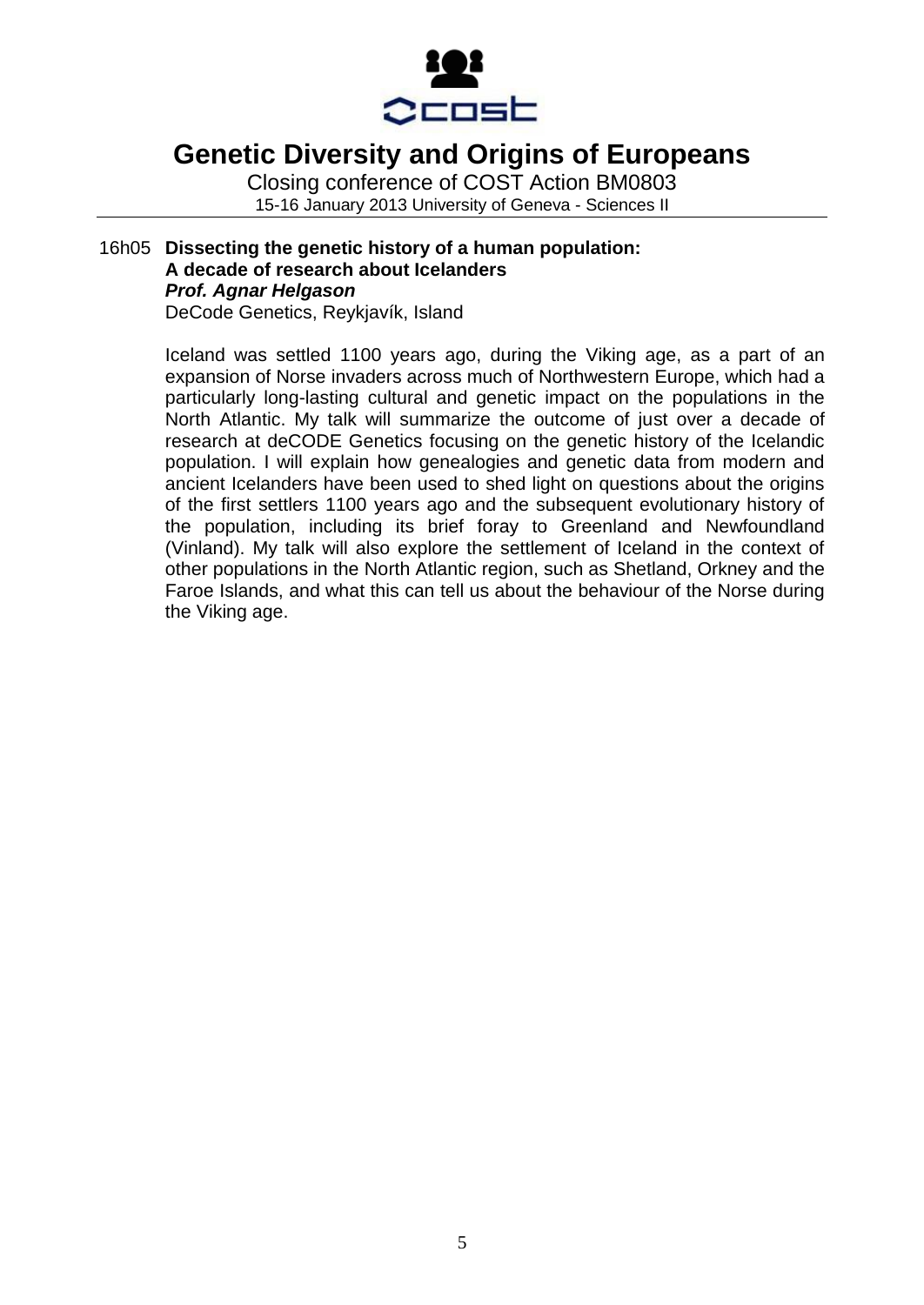

Closing conference of COST Action BM0803 15-16 January 2013 University of Geneva - Sciences II

**Wednesday 16 January 2013**

#### **S***ession* **3 Genetic history of Europe: current hypotheses** *Chair: Prof. David Comas, Universitat Pompeu Fabra, Barcelona, Spain*

### 09h00 **Genetic evidence for prehistoric demographic changes in Europe** *Prof. Guido Barbujani*

Università di Ferrara - Dipartimento di Biologia ed Evoluzione, Ferrara, Italy

It is not clear yet to what extent DNA diversity in modern Europeans reflects either a genetic continuity since Paleolithic times, or a discontinuity associated with the expansion of early Neolithic farmers from the Levant. The genetic gradients encompassing much of the continent are generally viewed as supporting a model of Neolithic demic diffusion; the ancient coalescence times of most European mitochondrial lineages have long been regarded as evidence of a population structure established in the Paleolithic period. Both views have been seriously challenged recently. On the one hand, it has become apparent that the European clines do not necessarily correspond to those expected under Neolithic demic diffusion; on the other, studies of ancient DNA have shown that mtDNA variants labeled as Paleolithic were common among Neolithic people as well, proving that the ages of molecules do not contain information on demographic changes.

The above models are schematic outlines of phenomena that must have been more complex, with both Paleolithic and Neolithic processes shaping genetic diversity in different parts of Europe. Still, at the mtDNA level, modern Europeans have closer genealogical relationships with Neolithic than with Paleolithic people, above and beyond what would be expected given their distance in time, suggesting that a significant demographic change accompanied the Neolithic shift from hunting-gathering to agriculture. Questions that need be addressed include: (1) Are the two main models different enough to be distinguished in genetic analyses? (2) While we wait for sufficiently large ancient DNA nuclear datasets to accumulate, how much can we trust inference from mitochondrial DNA? and (3) Do we already have sufficient archaeological information to construct a mixed model, incorporating at various locations either genetic continuity since Paleolithic times or Neolithic demographic shifts?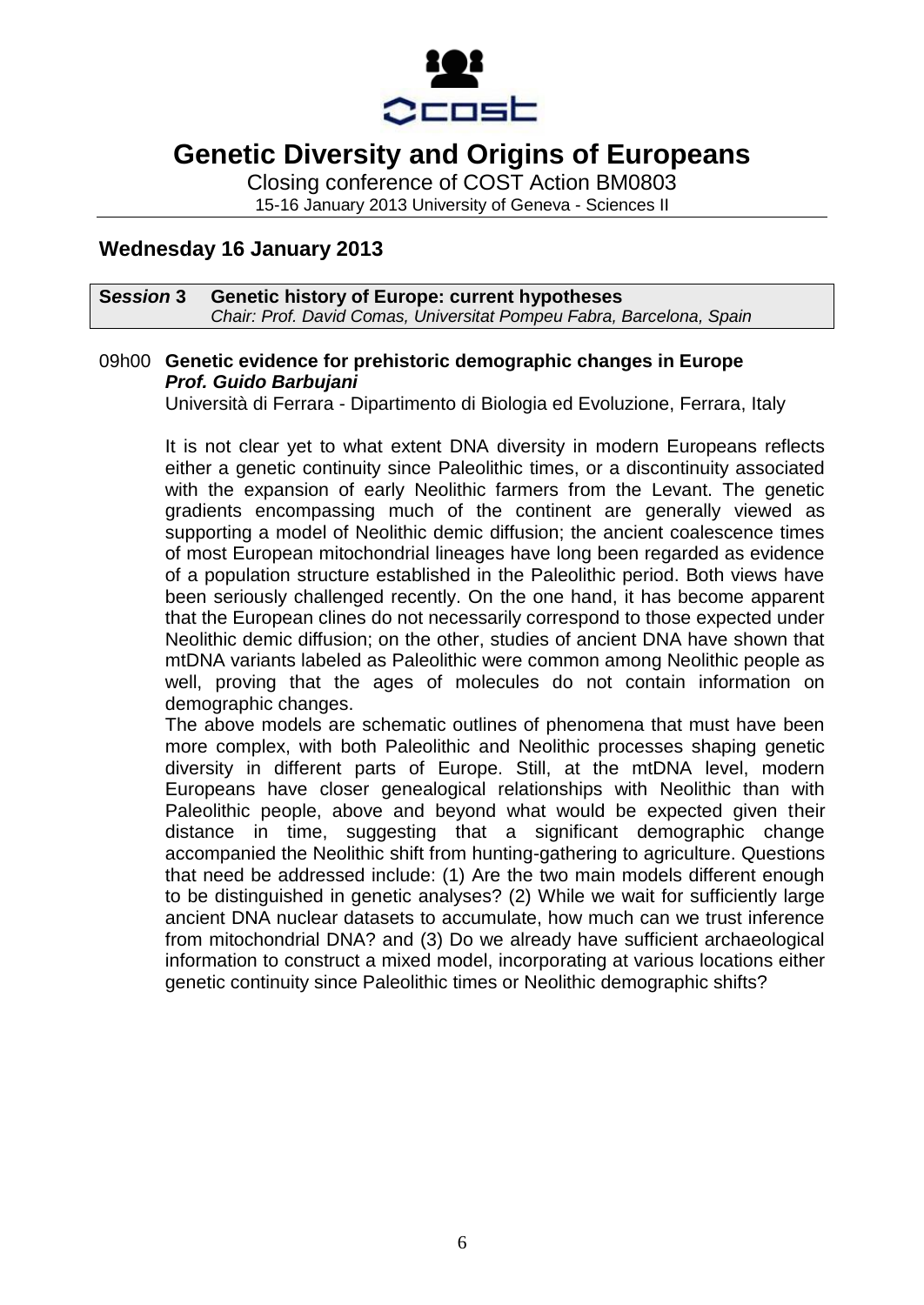

Closing conference of COST Action BM0803 15-16 January 2013 University of Geneva - Sciences II

#### 09h55 **Investigating European genetic history through computer simulations** *Dr Mathias Currat*

University of Geneva - Department of Genetics and Evolution, Switzerland

The genetic diversity of current Europeans has been shaped by various factors, among which one of the most significant is the demographic history of their ancestors. During prehistory, human were highly mobile, they colonized new areas at different time periods and once those new lands have been settled, populations still exchanged migrants at various rates, depending on the geographic landscape and on their cultural affinities. Due to their complexity, those movements over space and time are hardly taken into account in the analyses of genetic data. Fortunately, the computer simulation approach offers a powerful tool to study complex models and it has been increasingly applied to European prehistory recently. During this talk, we are going to present and explain how past population demographic variation and migration can be simulated using a specific computer program, and how the resulting genetic consequences can be investigated. We are going to highlight the main advantages of this approach over alternative methods. For instance, various source of information (genetics, archaeological, environment) may be easily integrated in the models, which is particularly useful to get insight about the prehistory of Europe. We will then summarize the main results obtained with computer simulations regarding European genetic history, with a focus on the main phases of population expansions and contractions which potentially occurred in that continent since the arrival of modern humans. Finally, we will present current and future improvements of the method, such as the incorporation in the simulations of ancient DNA extracted from bone remains. We are convinced that the kind of approach presented in our paper has a huge potential for drawing inferences about human evolution.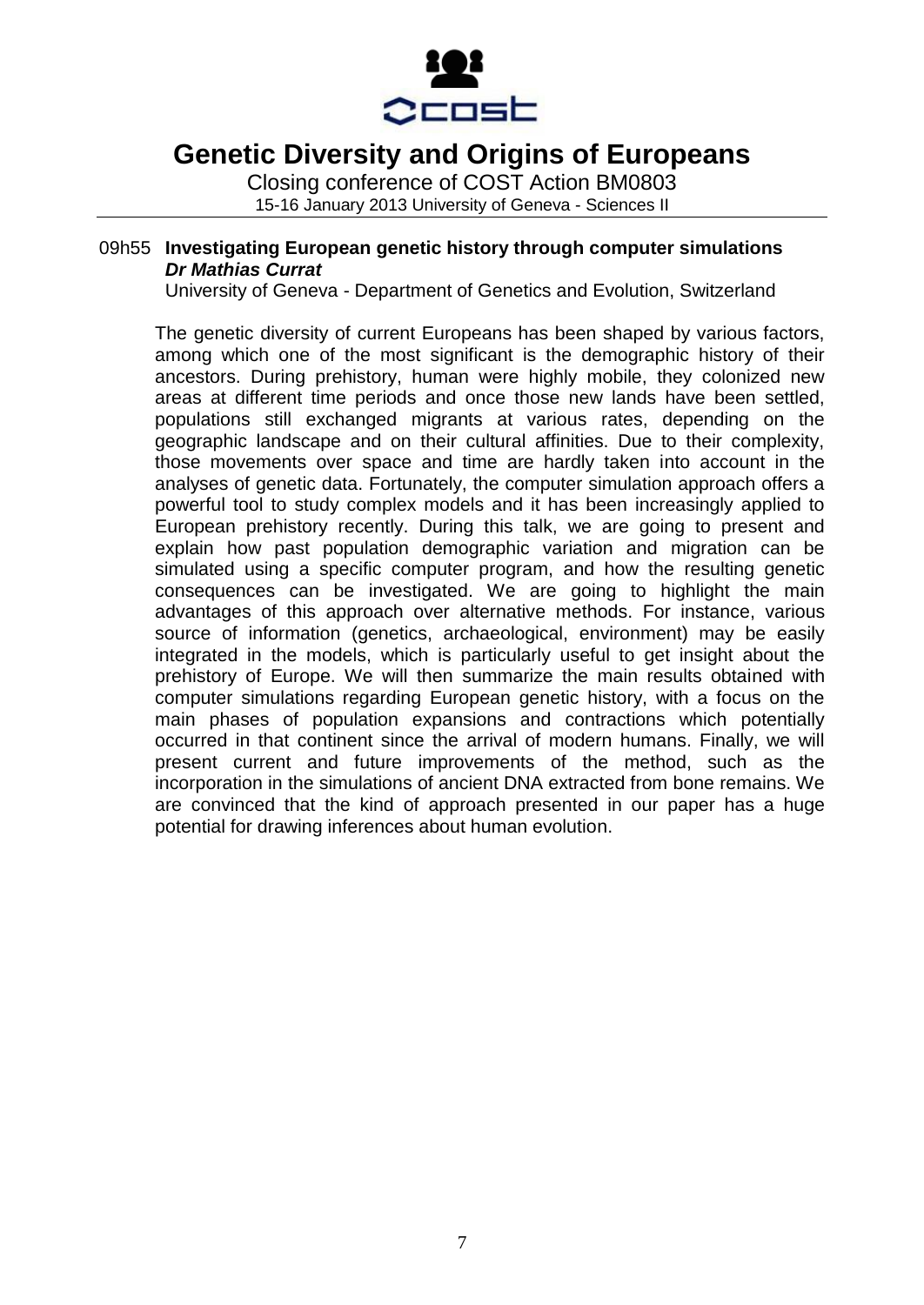

Closing conference of COST Action BM0803 15-16 January 2013 University of Geneva - Sciences II

#### 11h05 **HLA in Europe: immunogenetic diversity of Europeans from an evolutionary point of view** *Prof. Alicia Sanchez-Mazas*

University of Geneva - Department of Genetics and Evolution, Switzerland

HLA genes are known to exhibit a particularly high level of polymorphism in the human genome. The largest part of this molecular variation lies in the exons encoding the peptide-binding region (PBR) of the HLA molecules, and is thus likely to be functionally significant. The crucial role played by HLA in the defense of our organism against pathogens may also explain why the majority of individuals are heterozygous for HLA genes in human populations and why significant associations are found between HLA alleles and many autoimmune and infectious diseases. On the other hand, HLA genetic patterns explored at the worldwide or at continental levels have always shown clear signatures of human demographic and migrations' history, e.g. significant correlations with geography and reduced diversity in small stationary populations like Taiwanese Aborigines or Amerindians. Actually, the few studies that tried to disentangle the effects of selective and stochastic forces shaping HLA genetic diversity concluded to a rather small effect of natural selection.

Thanks to our initiative to collaborate with many HLA laboratories worldwide and at the European level through several International HLA workshops and the COST *HLA-NET* Action, we were recently able to bring together a large collection of HLA molecular data for European and pan-European populations, including newly investigated regions like the Balkans and the Russian areas. For the first time, we provide a fine description of HLA variation across Europe and its surroundings, which reveals, among other results, a remarkable differentiation of Southeastern populations. Given the complex evolution of the HLA polymorphism, we propose to discuss these results in relation to European peopling history (e.g. the role of the Alps as a geographic barrier to gene flow), immune adaptation (e.g. the effect of heterozygous advantage in pathogen-rich environments) and associations to diseases (e.g. cœliac disease in relation to wheat consumption). A take-home message of our presentation is that the great genetic diversity observed in Europe contradicts the widespread idea that Europeans share a homogeneous « Caucasian » genetic pool. Besides its possible contribution to change our views on human racial classifications, this final conclusion is most important for epidemiological research where diseaseassociation studies need really reliable control populations.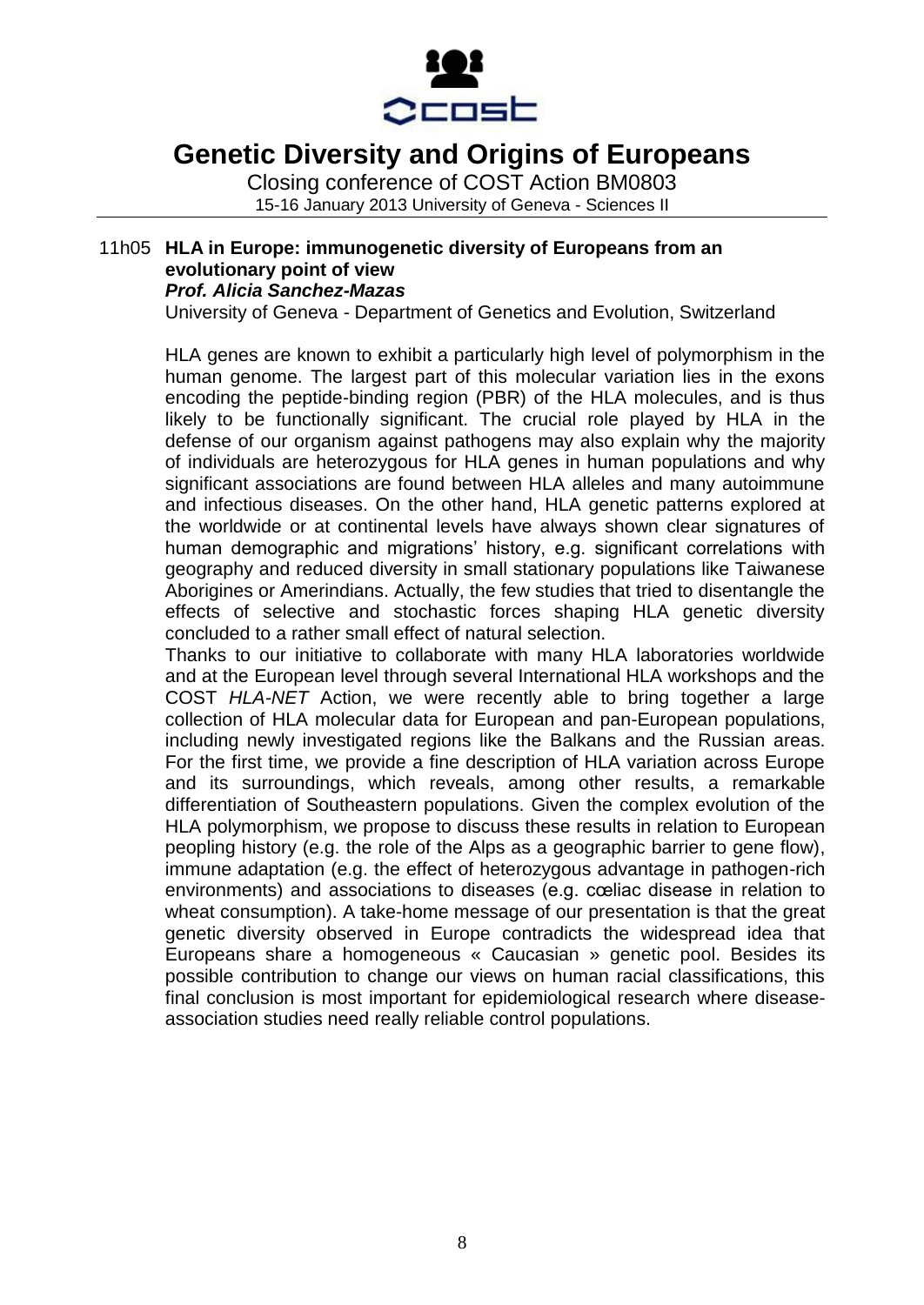

Closing conference of COST Action BM0803 15-16 January 2013 University of Geneva - Sciences II

**Wednesday 16 January 2013**

#### **S***ession* **4 European genetic diversity in relation to public health** *Chair: Prof. Gottfried Fischer, Medical University of Vienna, Austria*

### 13h30 **European genetics in relation to tissue transplantation** *Prof. Frans Claas*

Leiden University Medical Center/ Eurotransplant Reference Laboratory, Leiden, the Netherlands

Genes within the HLA complex code for the very polymorphic HLA class I and Class II molecules, which are the main targets for alloimmune responses leading to graft rejection. The best transplant results are obtained with a fully HLA matched donor but the chance to find such a donor in an unrelated situation if rather low. Expanding the potential donor pool will increase the chance to find a well-matched donor for a patients. This was the basis for the foundation of Eurotransplant by Jon van Rood in 1967. Currently, all renal transplant candidates from Austria , Belgium, Croatia, Germany, Luxemburg, Slovenia and the Netherlands (and in the near future Hungary) are put on common waiting list and kidneys from all deceased donors from these countries are allocated via a transparent point system. This collaboration has led to a degree of HLA matching, which would not have been possible without this policy. However, current immunosuppressive drugs are very potent and graft survival of mismatched transplants has improved significantly. This international collaboration is currently more relevant for highly sensitized patients. The presence of antibodies against the HLA antigens of the donor is a contraindication for transplantation as this may lead to hyperacute rejection. A serological crossmatch is performed in order to prevent this. The problem is that highly sensitized patients, who have antibodies against many HLA antigens, will often have a positive crossmatch and remain on the waiting list. A special strategy has been developed to enhance transplantation of these highly sensitized patients, which is based on the definition of those HLA antigens toward which the patient did not make antibodies. By giving priority to a highly sensitized patient when a donor with the so called acceptable mismatches becomes available , the transplantation rate of this difficult patient group has increased significantly within Eurotransplant. The results of these transplants are excellent. However for about 30% of the highly sensitized patients this strategy does not work as the HLA phenotype of the patient does not occur in the Eurotransplant donor population. Similar situations occur in other transplant organizations within Europe. As HLA phenotype frequencies differ enormously between the different European populations, an FP7 project called EUROSTAM has recently been initiated in order to look for suitable donors in other populations outside Eurotransplant taking advantage of the achievement of the HLA-NET consortium. It is to be expected that this approach will be of benefit for this subgroup of highly sensitized patients.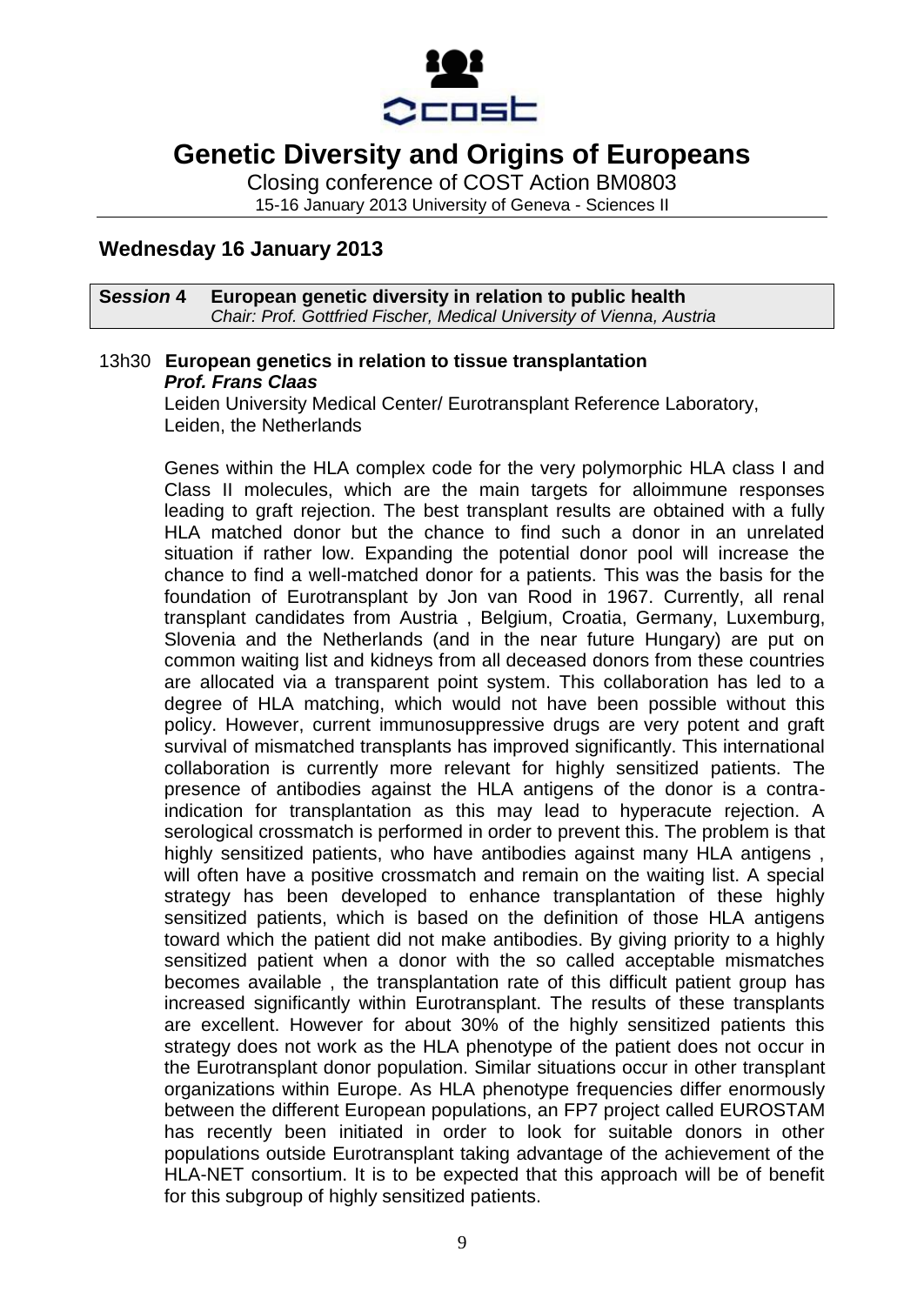

Closing conference of COST Action BM0803 15-16 January 2013 University of Geneva - Sciences II

### 14h25 **Genetics of European populations in allogenic stem cell transplantation** *Dr Jean-Marie Tiercy*

Lab. Immunologie Transplant. Geneva, Switzerland

Allogenic hematopoietic stem cell transplantation (HSCT) is a well recognized treatment for a number of hematological malignancies, including leukemias, lymphomas, and other disorders of the immune system. More than 50% of the transplantations are now performed with HSC from volunteer unrelated donors registered in 66 donor registries and 47 cord blood banks connected through the international Bone Marrow Donor Worldwide organisation. The success of transplantation has improved with the higher degree of patient/donor matching allowed by the implementation of DNA-based high resolution HLA typing techniques. However the extremely high level of HLA allele and haplotypic polymorphism has increased the difficulties in identifying a perfectly matched donor. In particular, because most donors in the Bone Marrow Donor Worldwide (BMDW) registry are of European descent, searches for patients of other ethnic backgrounds have a lower success rate, particularly for those patients with a mixed origin. Overall still 5% patients do nat have a single HLA-A,B,DRB1 matched donor in BMDW. Among those patients for whom at least one potential donor is listed in the BMDW database, about 50% will eventually find a highly matched donor, and another 20% a donor with a single HLA compatibility. More than 8 million HLA-typed volunteer donors are now available in European registries, which show a large diversity of allele/haplotype frequencies that correlate best with geography. In view of the large diversity of HLA haplotypes present in patients treated in individual centers it is of utmost importance to support recruitment strategies that include the largest possible number of regions in Europe. Even small registries allow a representation of rare HLA haplotypes that might not be found in national registries of several million donors each. Disclosure of regional variability in HLA haplotypes (e.g. HLA-B-C associations) as detected by high resolution typing has an impact on donor search algorithms.